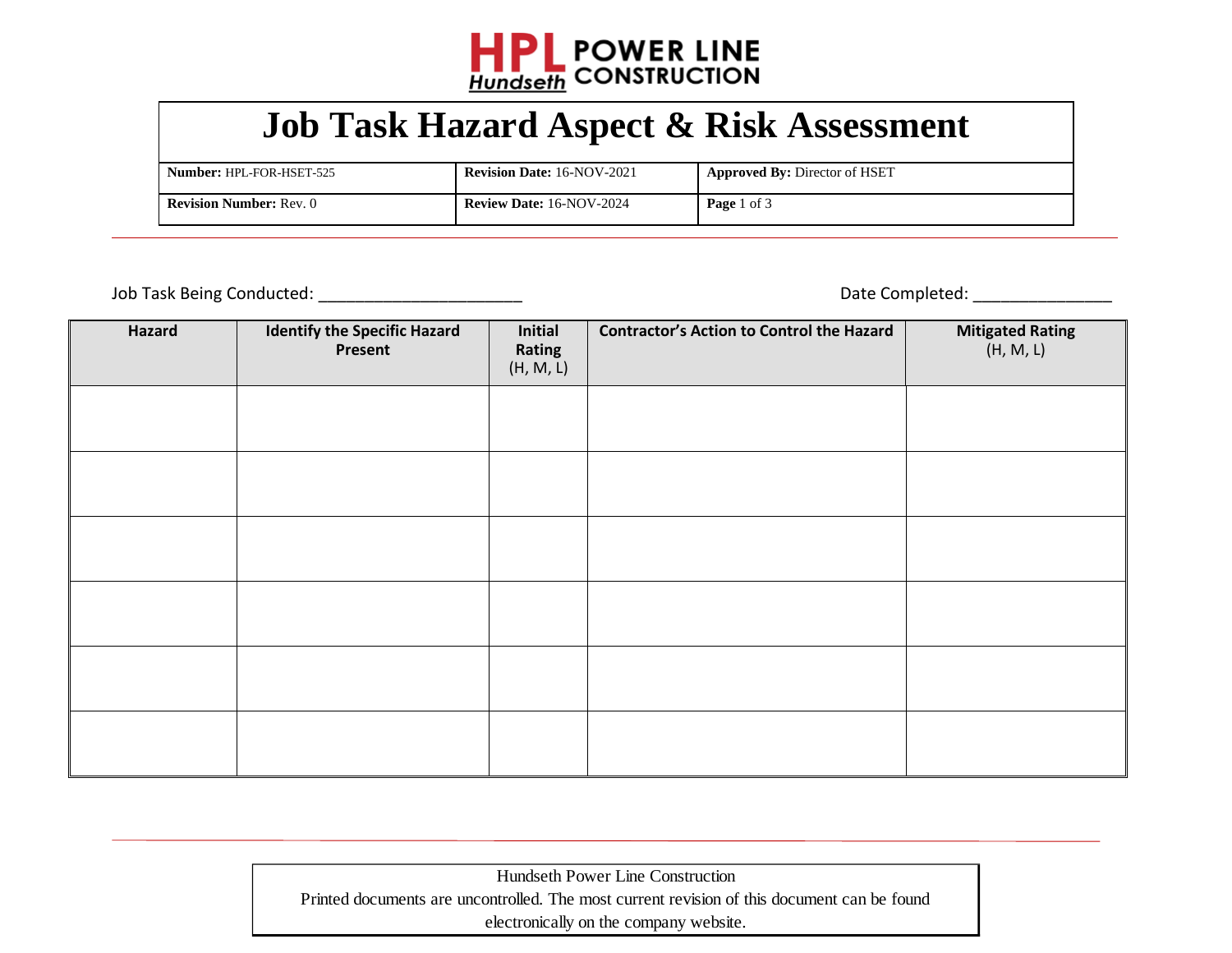

## **Job Task Hazard Aspect & Risk Assessment**

| <b>Number: HPL-FOR-HSET-525</b> | <b>Revision Date: 16-NOV-2021</b> | <b>Approved By: Director of HSET</b> |
|---------------------------------|-----------------------------------|--------------------------------------|
| <b>Revision Number: Rev. 0</b>  | <b>Review Date: 16-NOV-2024</b>   | Page 2 of 3                          |

| Hazard | <b>Identify the Specific Hazard</b><br>Present | Initial<br>Rating<br>(H, M, L) | <b>Contractor's Action to Control the Hazard</b> | Mitigated Rating<br>(H, M, L) |
|--------|------------------------------------------------|--------------------------------|--------------------------------------------------|-------------------------------|
|        |                                                |                                |                                                  |                               |
|        |                                                |                                |                                                  |                               |
|        |                                                |                                |                                                  |                               |
|        |                                                |                                |                                                  |                               |
|        |                                                |                                |                                                  |                               |
|        |                                                |                                |                                                  |                               |
|        |                                                |                                |                                                  |                               |
|        |                                                |                                |                                                  |                               |

Hundseth Power Line Construction Printed documents are uncontrolled. The most current revision of this document can be found electronically on the company website.